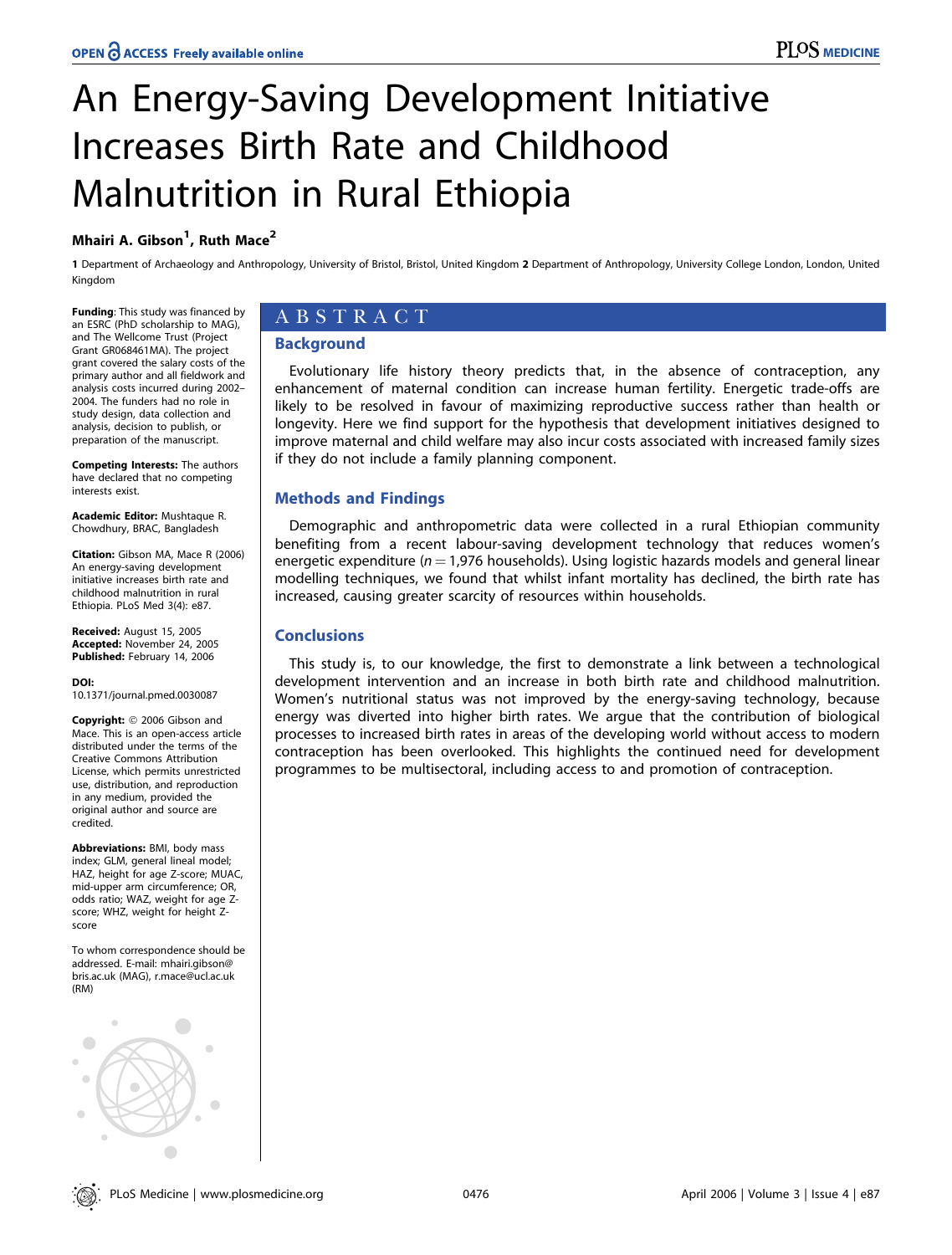#### Introduction

Despite improving living conditions and reduced infant mortality, rural Africa has not experienced the rapid demographic transition to low birth rates that characterize populations in the developed world [1,2]. With the aid of new development initiatives, living and health conditions have been improving and death rates are falling, but birth rates remain high and the population is growing rapidly [3]. Africa's population density is projected to double over the next 50 years, rising from 26 to 60 people/km<sup>2</sup>; over the same interval Europe's will drop from 32 to 27 people/km $^2$  [3]. In Ethiopia, the population has been growing by two million a year [4]; however, a poor economic growth rate of around 3% per annum [5] will sustain existing services for less than a third of the future population. Spiralling population growth and slow economic growth are the main factors fuelling the country's repeated humanitarian crises [6].

Global economic events, local culture, and biology can all strongly influence the pace of demographic change [7–9]. The majority of the demographic literature concerns economic models of fertility decline; economic development is seen as the catalyst for declining birth rates [8,10]. However, in the twentyfirst century, many of the poorest nations, such as Ethiopia, face slow or stagnant economic growth rates [5]. Furthermore, family planning uptake remains low, due to patchy distribution [11], poor understanding, and social opposition [12–14]. In rural Ethiopia less than four percent of women use modern forms of family planning [4]. In the vast majority of so-called ''natural fertility'' populations, with limited resources and poor access to contraception, biology may also play an important role in explaining rising fertility [15,16].

Implicit in the debate about international development is that population growth in the developing world is fuelling the demand for family-planning services [17]. However, few field studies have adequately addressed the demographic consequences of development intervention in the absence of adequate family planning provisions. Here we investigate how a recent labour-saving technological intervention, which has reduced women's workloads, is contributing to local demographic change in a rural Ethiopian community.

Life history theory is a branch of evolutionary ecology that has been used by evolutionary demographers to explain variation in human fertility and mortality [18]. The central tenet of life history theory is that trade-offs exist between available energy allocated to growth, maintenance, and reproduction, and that these trade-offs will be resolved in a way that maximizes fitness [19–21]. Any increased efficiency prompted by a labour-saving intervention technology introduces savings in time and energy that women allocate to work, which can then be reinvested in child care, production, work, and leisure. Life history theory predicts that any increased energetic efficiency for women should increase reproductive function in a resource-limited natural fertility population. Variations in human fertility in response to energetic stress can be seen to represent an evolved feature of women's reproductive systems, designed to enhance lifetime reproductive success by avoiding wasteful allocation of energy to reproductive opportunities with diminished chances of success [22,23].

The field of human reproductive ecology has identified the importance of environmental constraints on reproductive

potential [15,22]. A woman's energetic status affects not only the tempo of growth and maturation [24], but also measures of fecundity, such as hormone levels during cycling [25,26] and probability of conception [27–29], which mediate the timing of births. Maternal nutrition, workloads, disease, and breast feeding practices play an important role in explaining levels of fecundity. Fertility (number of births) and fecundity (reproductive potential) are obviously related, but the relationship is complex and is mediated by several intervening variables, such as mortality [30,31], morbidity [32], and contraception [33]. By using demographic, behavioural, and anthropometric data it is possible to explain the causes and consequences of demographic change.

Reductions in women's energetic expenditure have been shown to correlate with higher levels of reproductive hormones [27,34], shorter periods of postpartum amenorrhea [35], and lower intrauterine mortality [36]. Seasonal peaks in conception rates, associated with changing work patterns, have been identified in Nepal [29]; however, no study to date has identified an increase in birth rate resulting from a significant permanent change in women's workloads.

Using life history theory we predict that, in the absence of contraception, a labour-saving development initiative designed to improve maternal and child health may increase fertility. We propose that incremental improvements in health and survivorship associated with development interventions place extra pressures on both individual households and on the overall community through the costs associated with larger family sizes. In a situation of resource scarcity, both mothers and children may experience negative health consequences associated with a pattern of shorter birth spacing [36,37] and increased competition within the household for limited resources [38,39], if contraceptive services are not also provided.

#### Study Site

This study is based on an agropastoralist community of Arsi, Southern Ethiopia, which suffers from acute, regular water shortages and chronic food insecurity. Although Arsi is not traditionally considered one of the most drought-prone areas of the country, a declining ratio of land to people, lower land productivity, and low investment in roads and other infrastructure are features prevailing in this region. A survey of relief food requirements in Arsi zones in 1999 estimated that the number of people requiring relief assistance rose dramatically from 35,000 in 1998 to 150,000 in 1999.

In the villages of Hitosa and Dodota subdistricts, there is no free land available for new cultivation, and herding and economic opportunities are limited. This has led to the subdivision of increasingly smaller landholdings, and many new households being offered resettlement outside the region. Access to even the most basic health services, schools, and markets is very limited [40]. The nearest health care services and high schools are over 20 km from the villages; however, a planned programme of infrastructural development, including road construction and new government clinics, is expected to improve access to services in the future [40]. Contraceptive prevalence is low among rural women (In 2003, fewer than 3% of women had ever used contraception), partly due to a lack of understanding and partly due to a poor supply [40]. However, in qualitative interviews, informants suggested that demand for family planning is increasing,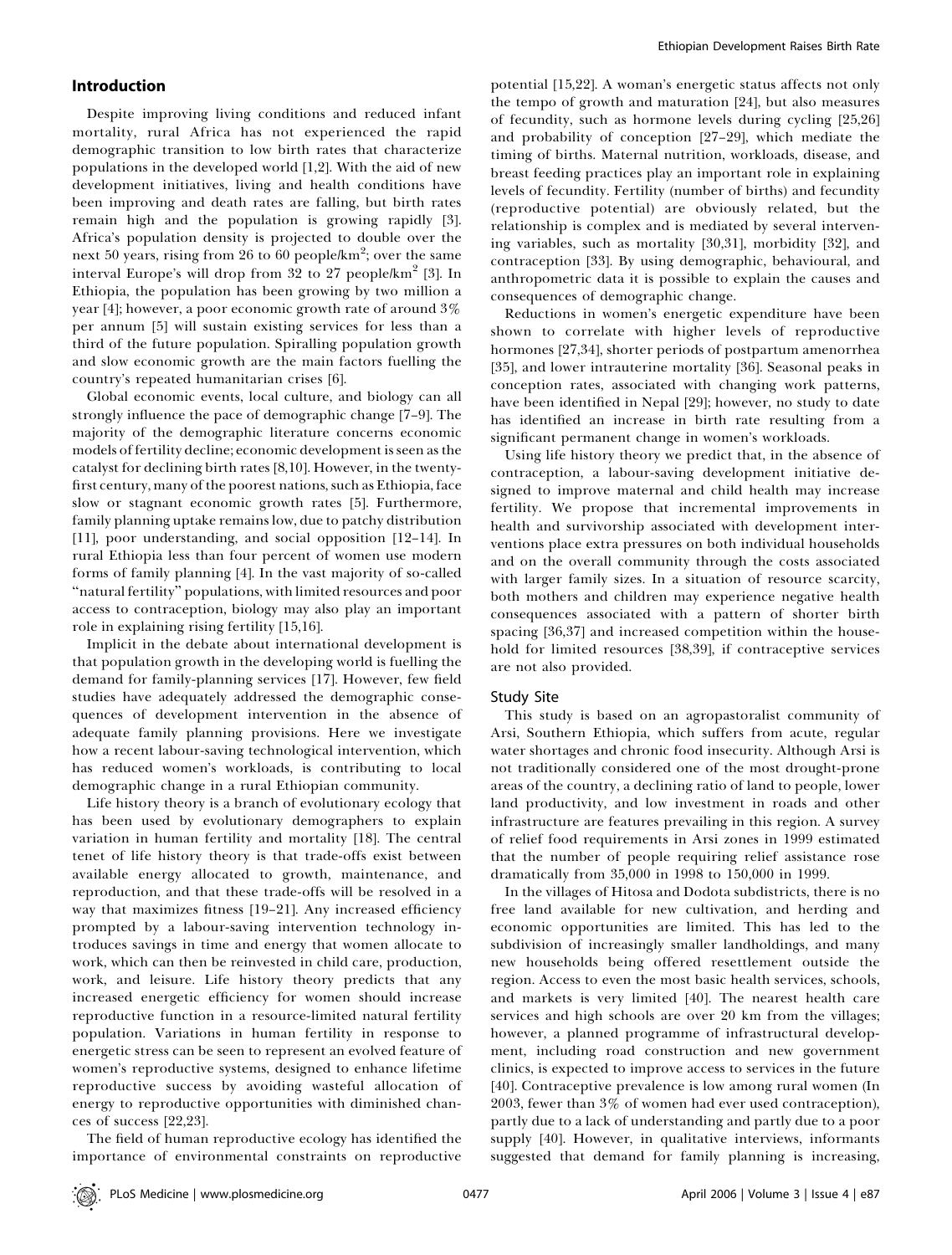## Table 1. Village Characteristics

| Category                                         | Daya       | Daya             | Hurturbe   | Wajii          | Reissa           | <b>Dolota</b> | Debula     | <b>Bekare</b>  |
|--------------------------------------------------|------------|------------------|------------|----------------|------------------|---------------|------------|----------------|
|                                                  | Debeso (3) | Gabrel (4)       | (9)        | Adere (1)      | Michiko (7)      | Shakira (2)   | Saapo (8)  | Washo (6)      |
|                                                  |            |                  |            |                |                  |               |            |                |
| Population size                                  | 1,118      | 1,932            | 1.156      | 1,524          | 1,221            | 1.060         | 1,482      | 1,512          |
| % Children $(<10 y)$                             | 35.1       | 33.3             | 38.8       | 32.8           | 37.2             | 39.6          | 35         | 36.6           |
| Number of women $<$ 50 y                         | 167        | 295              | 178        | 135            | 197              | 126           | 227        | 223            |
| Number of households                             | 216        | 351              | 200        | 278            | 226              | 173           | 268        | 264            |
| Religion                                         | Christian  | Christian/Muslim | Muslim     | Christian      | Christian/Muslim | Muslim        | Muslim     | <b>Muslim</b>  |
| Herd size (median and IOR <sup>a</sup> )         | 1.0(3.0)   | 1.0(2.0)         | 3.0(2.0)   | 3.0(2.0)       | 3.0(4.0)         | 4.0(1.0)      | 2.0(3.0)   | 3.0(4.0)       |
| Education (% adults $>10$ ever attending school) | 55.2       | 56.3             | 48.9       | 63.9           | 39.2             | 50            | 33.5       | 45             |
| Date of tap installation                         | 1996       | 1996             | 2000       | No taps        | No taps          | No taps       | 1996       | 2000           |
| Water collection time before taps                | 6 h        | 6 h              | $4-6h$     | 3 <sub>h</sub> | 3 <sub>h</sub>   | $4-6h$        | 6 h        | 3 <sub>h</sub> |
| Water collection time after installation of taps | $<$ 30 min | $<$ 30 min       | $<$ 30 min |                |                  |               | $<$ 30 min | $<$ 30 min     |
| Anthropometric survey in 2003                    | <b>No</b>  | <b>No</b>        | <b>No</b>  | <b>No</b>      | Yes              | Yes           | Yes        | Yes            |
|                                                  |            |                  |            |                |                  |               |            |                |

Total study population in 2003: 11,005.

<sup>a</sup>Interquartile range.

DOI: 10.1371/journal.pmed.0030087.t001

which is likely to contribute to an already great need for improved maternal-child health services.

Water shortages, particularly during the dry season months (December to April) can be severe. Mean precipitation is less than 700 mm and there are no perennial rivers. Traditionally, women have borne the brunt of water collection, some transporting the water on their backs in clay pots (insera) for distances of up to 30 km. However, between 1996 and 2000 some villages benefited from a water development scheme (the Hitosa Gravity Water Supply Scheme), which has reduced both the energy and time women spent carrying water following the installation of village-level tap stands (Table 1). Women state their time spent carrying water has been reduced from around three hours to 15 minutes during the driest months. This time is now employed in more social activities, as well as standing in line at the tap stands.

In this study, we have compared fertility and child mortality rates both before and after tap installation, and across village, with and without taps, to assess the demographic impact of this technological intervention.

## Methods

Retrospective demographic data were collected between 1999 and 2003 in eight villages, which included those with and without access to the water development scheme. Selection criteria for these villages included comparability of size, altitude, ethnicity, and religion, facilitating comparative analyses both between and within villages (Table 1). The comparability of villages provided an opportunity for a natural experimental framework. Additional anthropometric and behavioural data were collected across four villages in 2003 (Table 1).

### Data Collection

A broad demographic survey was completed in all households ( $n = 1,976$ ), providing data on major socioeconomic and behavioural factors that may influence the demographic process (e.g. household herd size, religion, woman's breastfeeding status). Full retrospective birth histories were collated from 1,548 women of reproductive age (15–49 y) within these households. This included a detailed birth history calendar

that recorded the monthly timing of births and deaths over the six years preceding the interview; hence, the periods before and after the water tap installation were included. Each life history event was dated to the year and to the month using a calendar marked with local significant events.

During 2003, a subsample of 682 children  $\leq$ 15 y) and 264 women (15–49 y) were included in an anthropometric survey across four of the villages (Table 1). This included two villages with, and two without, access to the new water supply. Measures of height and weight were obtained according to the guidelines set out by Lohman et al. [41].

#### Analyses

The longitudinal demographic data were analysed using discrete-time event history analysis to assess the effects of the improved water supply on birth-spacing and child survival. Event history analysis is a powerful statistical tool for isolating precise demographic effects, e.g., the timing of water development on risk of childbirth and child death. Unlike other standard forms of regression analysis, it can deal with both censored data and time-series data [42,43]. Logistic regression was used to estimate the multivariate models. SAS (Cary, North Carolina, United States) software version 8.2 was used to perform the statistical analyses.

Independent variables controlled for, in the models of relative probabilities of both childbirth (Figure 1) and child death (Figure 2) over time, included mother's age, parity, education, and socioeconomic status. Since the exact timing of the tap installation was known, water point access was entered into the model as a time-varying covariate. Mortality and fertility interrelatedness [38,44] were controlled for in each model. An early child death and cessation of the amenorrhoeic effects of breastfeeding increased the risk of birth per month; conversely, shorter birth-spacing, which may have introduced sibling competition, increased a child's risk of dying under three years of age.

Controls for time (in months) and time-squared were entered in the models, since the risk of both birth and death vary as a nonlinear function of length of exposure. Risk of birth has a curvilineal, " $\cap$ "-shaped relationship with time and is greatest at 18–36 mo postpartum [15]. Among the Oromo sample, risk of dying was greatest during the first few months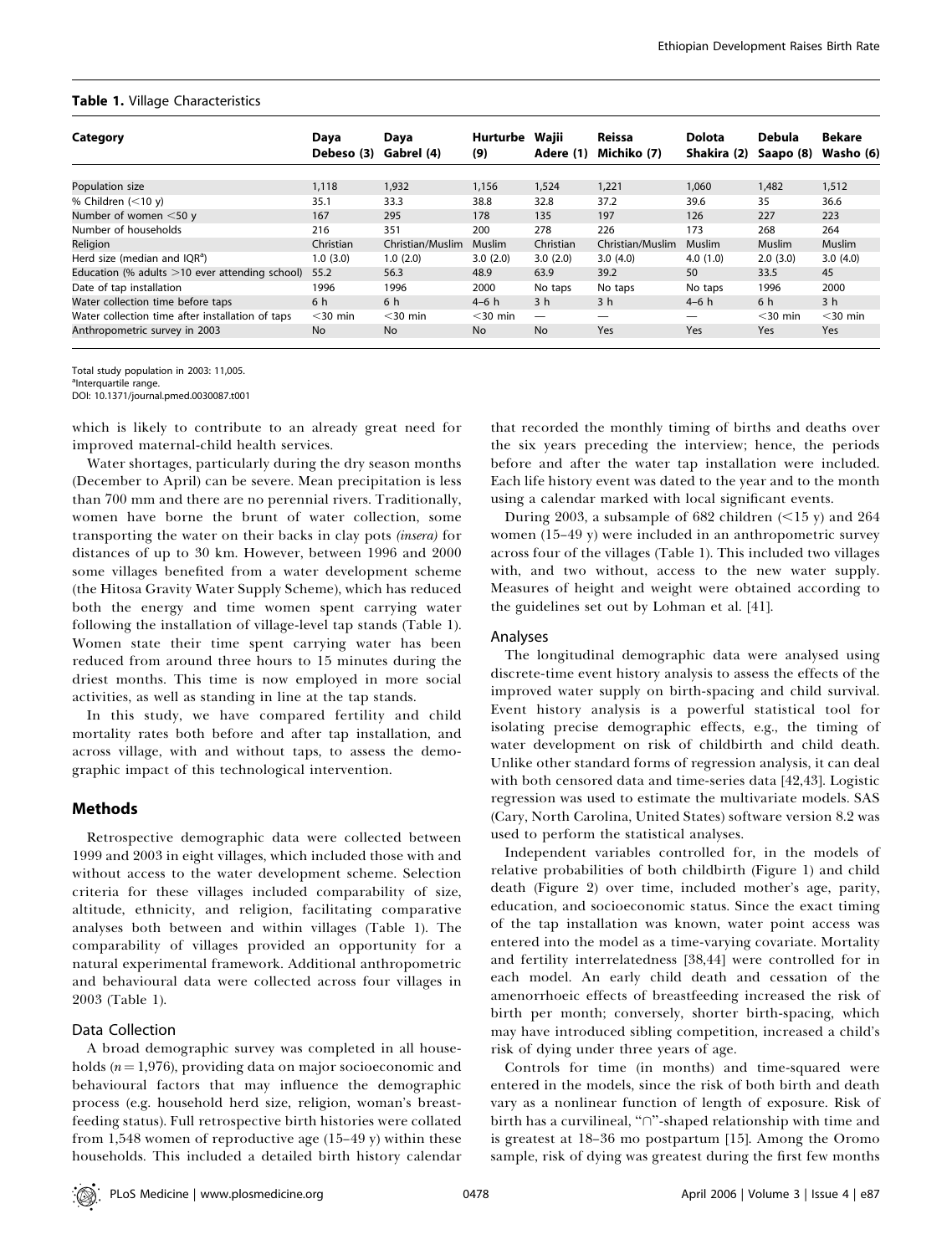

Figure 1. Probability of Child Death by Age (0-4 y of Age; 2,914 Births) DOI: 10.1371/journal.pmed.0030087.g001

of life (Figure 1). Separate models (unpublished data) were run to explore interaction effects between length of exposure (time since birth) and each of the independent variables. The only significant interaction term identified, between time and water point access, was included in the final models.

The dependent variable, monthly probability of birth, was modelled up to four years postpartum (Table 2). The dependent variable, monthly probability of death, was modelled up to the third year of life, since the greatest risk of child death for this population was considered to occur during the first few years of life (Table 3). To control for any hierarchical structures in the data relating to the household (genetic and/or environmental effects within family), only the last two birth intervals per women were included in the fertility analyses, and only last two births per woman were included within the mortality analyses. A total of 1,548 noncontracepting women contributed 2,914 births for the final analyses.

In the cross-sectional anthropometric analyses, multivariate general linear models (GLMs) were employed to assess the partial effects on child nutritional status of child's age, maternal age, sex of the child, and birth order, as well as a covariate for presence of village water points at the survey date; these results are presented as Z-scores for weight for age (WAZ), height for age (HAZ), and weight for height (WHZ). Standardized Z-scores, or standard deviations, represent the



Figure 2. Model of Risk of Birth over Time by Water Access Data presented are controlled for child survivorship, mother's age, parity, religion, socioeconomic status, and village for 1,526 women. Purple curve, access to taps; blue curve, no access to taps. DOI: 10.1371/journal.pmed.0030087.g002

Table 2. Multivariate Event History Regression Model for Monthly Risk of Birth

| Parameter                               | Grouping                | Odds<br>Ratio | ß<br>Coefficient         | SE                       | p-Value |
|-----------------------------------------|-------------------------|---------------|--------------------------|--------------------------|---------|
| Village identification<br>number        | 1                       | 1.953         | 0.669                    | 0.219                    | 0.002   |
|                                         | $\overline{\mathbf{2}}$ | 2.390         | 0.871                    | 0.211                    | 0.000   |
|                                         | 3                       | 0.837         | $-0.177$                 | 0.133                    | 0.179   |
|                                         | 4                       | 1.000         |                          |                          |         |
|                                         | 6                       | 1.280         | 0.247                    | 0.133                    | 0.063   |
|                                         | 7                       | 1.843         | 0.611                    | 0.180                    | 0.000   |
|                                         | 8                       | 1.055         | 0.053                    | 0.125                    | 0.669   |
|                                         | 9                       | 1.502         | 0.407                    | 0.135                    | 0.003   |
| Mother's age (y)                        | $<$ 20                  | 1.149         | 0.139                    | 0.144                    | 0.332   |
|                                         | $20 - 29$               | 1.000         |                          |                          |         |
|                                         | $30 - 39$               | 0.709         | $-0.344$                 | 0.088                    | 0.000   |
|                                         | $40+$                   | 0.348         | $-1.056$                 | 0.132                    | 0.000   |
| Parity (live births)                    | $\mathbf{1}$            | 1.000         |                          | $-$                      |         |
|                                         | $\overline{2}$          | 0.829         | $-0.188$                 | 0.109                    | 0.084   |
|                                         | 3                       | 0.692         | $-0.368$                 | 0.122                    | 0.002   |
|                                         | $4+$                    | 0.793         | $-0.231$                 | 0.111                    | 0.036   |
| Religion                                | Muslim                  | 1.000         |                          |                          |         |
|                                         | Orthodox                | 1.376         | 0.319                    | 0.116                    | 0.006   |
| Maternal education (y)                  | $\leq$ 3                | 1.000         | $\overline{\phantom{0}}$ | $\overline{\phantom{0}}$ |         |
|                                         | >4                      | 0.954         | $-0.047$                 | 0.117                    | 0.689   |
| Household herd size<br>(head of cattle) | None                    | 0.908         | $-0.096$                 | 0.083                    | 0.249   |
|                                         | $1 - 3$                 | 1.000         |                          |                          |         |
|                                         | $4 - 6$                 | 1.055         | 0.053                    | 0.078                    | 0.496   |
|                                         | $7+$                    | 0.868         | $-0.141$                 | 0.114                    | 0.217   |
| Child survivorship                      | Alive                   | 1.000         |                          |                          |         |
|                                         | <b>Died</b>             | 2.288         | 0.828                    | 0.249                    | 0.001   |
| <b>Access to taps</b>                   |                         | 3.780         | 1.329                    | 0.515                    | 0.009   |
| Time                                    |                         | 1.502         | 0.406                    | 0.027                    | 0.000   |
| Time <sup>2</sup>                       |                         | 0.995         | $-0.005$                 | 0.000                    | 0.000   |
| Time $\times$ water access              |                         | 0.924         | $-0.079$                 | 0.033                    | 0.017   |
| Time <sup>2</sup> $\times$ water access |                         | 1.002         | 0.002                    | 0.000                    | 0.002   |
| Intercept                               |                         |               | $-11.193$                | 0.500                    | 0.000   |
| Person-months                           |                         |               | 70,214                   |                          |         |
| <b>Births</b>                           |                         |               | 1,128                    |                          |         |

Analyses of the last two births of 1,548 women.

Bold type indicates where risk of birth was significantly different from the reference category  $p < 0.05$ 

DOI: 10.1371/journal.pmed.0030087.t002

width of the distribution around the mean of the reference population for children of the same age and sex. By convention, children with a WAZ of more than two Z-scores below the median of the World Health Organization/National Center for Health Statistics international reference population are considered seriously or acutely malnourished [45]. Children with a HAZ more than two Z-scores below the reference median are considered seriously or acutely stunted. The standardized scores control for age- and sex-specific patterns of growth and allow direct comparisons of children of all ages and both sexes [45,46]. Multivariate models were also built to identify predictors of maternal nutritional status (both body mass index [BMI] and mid-upper arm circumference [MUAC]) for the sample adult population. GLMs provide adjusted means and standard errors. SPSS (Chicago, Illinois, United States) software version 12.0 was used to perform the statistical analyses. Z-score values based on the World Health Organization/Centers for Disease Control international reference population [45,46], were calculated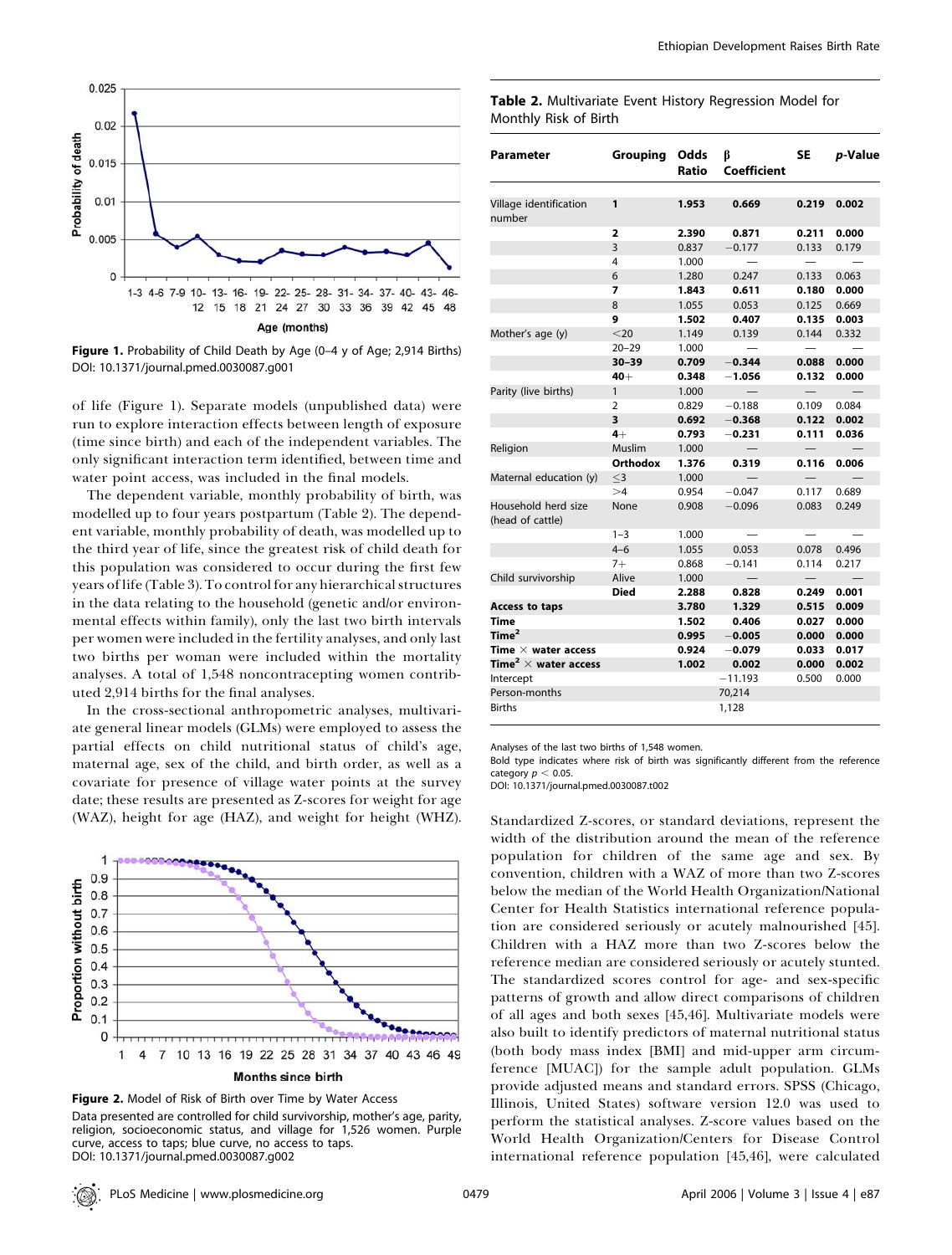| Parameter                               | Grouping       | Odds<br>Ratio            | ß<br><b>Coefficient</b>  | SE                       | p-Value                  |
|-----------------------------------------|----------------|--------------------------|--------------------------|--------------------------|--------------------------|
|                                         |                |                          |                          |                          |                          |
| Village identification<br>number        | 1              | 0.503                    | $-0.687$                 | 0.417                    | 0.099                    |
|                                         | $\overline{2}$ | 1.152                    | 0.141                    | 0.413                    | 0.731                    |
|                                         | 3              | 1.000                    |                          |                          | $\overline{\phantom{0}}$ |
|                                         | 4              | 1.202                    | 0.184                    | 0.248                    | 0.457                    |
|                                         | 6              | 1.186                    | 0.171                    | 0.325                    | 0.599                    |
|                                         | 7              | 1.028                    | 0.028                    | 0.333                    | 0.934                    |
|                                         | 8              | 1.823                    | 0.601                    | 0.300                    | 0.045                    |
|                                         | 9              | 1.219                    | 0.198                    | 0.332                    | 0.552                    |
| Mother's age (y)                        | $20$           | 1.000                    | $\overline{\phantom{0}}$ | $\overline{\phantom{0}}$ | $\equiv$                 |
|                                         | $20 - 29$      | 0.758                    | $-0.277$                 | 0.234                    | 0.237                    |
|                                         | $30 - 39$      | 0.810                    | $-0.211$                 | 0.284                    | 0.457                    |
|                                         | $40+$          | 1.127                    | 0.027                    | 0.320                    | 0.933                    |
| Parity (live births)                    | 1              | 1.677                    | 0.517                    | 0.238                    | 0.030                    |
|                                         | 2              | 1.553                    | 0.440                    | 0.217                    | 0.043                    |
|                                         | 3              | $\equiv$                 | $\overline{\phantom{0}}$ | $\equiv$                 | $\overline{\phantom{0}}$ |
|                                         | $4+$           | 1.328                    | 0.284                    | 0.213                    | 0.183                    |
| Religion                                | Muslim         |                          | $\overline{\phantom{0}}$ |                          | $\overline{\phantom{0}}$ |
|                                         | Orthodox       | 1.165                    | 0.152                    | 0.202                    | 0.450                    |
| Maternal education (y)                  | $<$ 3          | $\overline{\phantom{0}}$ |                          | $\overline{\phantom{0}}$ | $\overline{\phantom{0}}$ |
|                                         | >4             | 0.507                    | $-0.679$                 | 0.269                    | 0.012                    |
| Household herd size<br>(head of cattle) | None           | 1.126                    | 0.119                    | 0.138                    | 0.387                    |
|                                         | $1 - 3$        |                          |                          |                          |                          |
|                                         | $4 - 6$        | 0.638                    | $-0.450$                 | 0.151                    | 0.003                    |
|                                         | $7+$           | 0.672                    | $-0.398$                 | 0.205                    | 0.052                    |
| Sex                                     | Male           | $\overline{\phantom{0}}$ | $\overline{\phantom{0}}$ |                          | $\overline{\phantom{0}}$ |
|                                         | Female         | 0.805                    | $-0.217$                 | 0.110                    | 0.048                    |
| Preceding interval (mo)                 | $<$ 23         | 1.883                    | 0.633                    | 0.192                    | 0.001                    |
|                                         | $24 - 47$      |                          |                          |                          |                          |
|                                         | $48+$          | 0.823                    | $-0.195$                 | 0.718                    | 0.786                    |
| <b>Access to taps</b>                   |                | 0.516                    | $-0.661$                 | 0.256                    | 0.009                    |
| Time                                    |                | 0.773                    | $-0.257$                 | 0.024                    | 0.000                    |
| Time <sup>2</sup>                       |                | 1.005                    | 0.005                    | 0.001                    | 0.000                    |
| Time $\times$ water access              |                | 1.068                    | 0.066                    | 0.032                    | 0.039                    |
| Time <sup>2</sup> $\times$ water access |                | 0.999                    | $-0.001$                 | 0.000                    | 0.124                    |
| Intercept                               |                |                          | $-3.508$                 | 0.501                    | 0.000                    |
| Person-months                           |                |                          | 66,501                   |                          |                          |
| <b>Deaths</b>                           |                |                          | 345                      |                          |                          |

Table 3. Multivariate Event History Regression Model for Risk of Dying before 3 y of Age

Analyses of 2,914 births.

Bold type indicates where risk of birth was significantly different from the reference category,  $p < 0.05$ .

DOI: 10.1371/journal.pmed.0030087.t003

using Epi-Info 3.2.2 software (Centers for Disease Control and Prevention; available at http://www.cdc.gov/epiinfo).

#### Results

#### Fertility Analyses

Improved water access was associated with increased monthly relative risk of childbirth (Figure 2). The odds of a woman with access to water points experiencing a birth in any given month was three times greater than a woman without an improved water supply (Table 2; access to taps odds ratio [OR]  $=$  3.78,  $p$  = 0.009). A significant interaction term between water access and time, indicated that the effects of the water-point function on risk of birth varied over the months since birth (time  $\times$  water access OR = 0.924,  $p$  = 0.017; time<sup>2</sup>  $\times$  water access OR = 1.002,  $p$  = 0.002). Relative monthly risk of birth assumed a curvilineal, " $\cap$ "-shaped relationship with time, the water



Figure 3. Model of Risk of Death over Time by Water Access Data presented are controlled for sex, preceding interval length, mother's age, parity, religion, socioeconomic status, and village for 2,914 births. Purple curve, access to taps; blue curve, no access to taps. DOI: 10.1371/journal.pmed.0030087.g003

points having the greatest influence on fertility during the women's most fertile months, 18–36 mo postpartum.

There were a number of other significant predictors of women's birth interval length, reflected in their monthly risk of birth over time (Table 2). The death of the previous child was a very strong positive predictor of a women's risk of birth; early child death was associated with a premature cessation of breastfeeding, resumption of menses, and early subsequent birth. Maternal age, parity, and religion also strongly influenced a mother's monthly risk of birth. Older women and those of high parity had lower relative risk of birth than younger women with lower parity. Religion also significantly predicted birth-spacing. Christian Ethiopian Orthodox women had a higher risk of birth than Muslim women; possibly relating to a cultural preference for a shorter period of postpartum sexual abstinence.

#### Mortality Analyses

Improved access to water was associated with a reduced relative risk of child death per month (Figure 3). Monthly risk of child death was 50% lower with access to new tap stands (Table 3; OR = 0.516,  $p = 0.009$ ). The accelerated risk of dying under conditions of poor water availability was most apparent during the first year of life; however, the absolute benefit of water availability was retained up to 39 months (Figure 3).

The analyses identified other significant predictors of child survival (Table 3). Birth-spacing patterns were a good predictor of child survival. Shorter birth interval length  $(<$ 23 mo) was associated with increased risk of child death for the subsequent child. Low birth-order children were at a higher relative risk per month of dying than children at higher parity. High socioeconomic status households had relatively lower risk of experiencing an early child death: children whose mothers had more than four years of formal schooling and those in households with the largest herd sizes (more than four cattle), had higher odds of surviving early childhood. Female children experienced a lower risk of death than male children.

#### Health and Nutrition Analyses

The analyses provided no evidence to indicate that development intervention had improved maternal and child health. In 2000, one-fifth of all women (21%) were chronically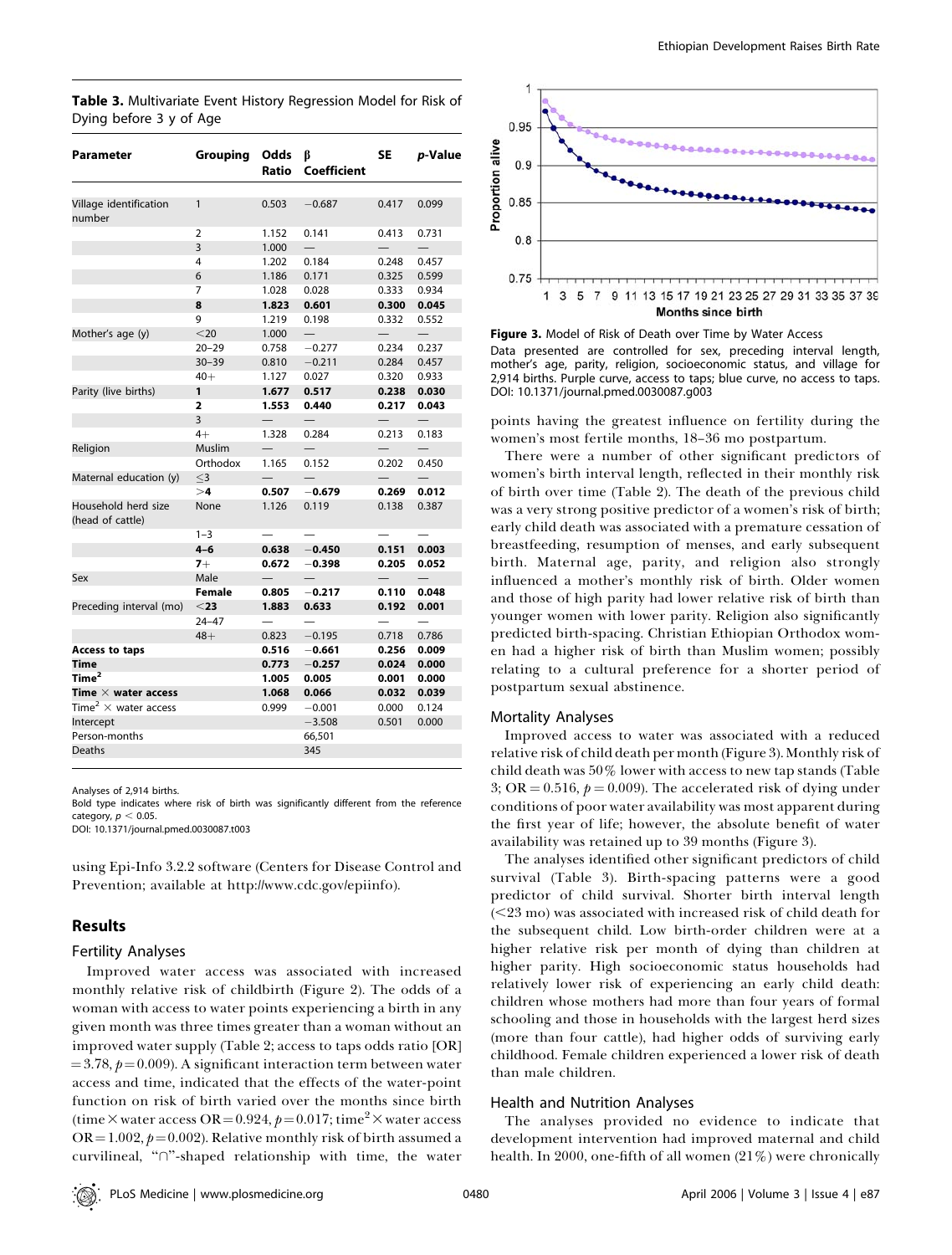| Category                     | Condition        | <b>Villages with Taps</b> |                        |     | <b>Villages without Taps</b> | <b>Parameter Estimates from GLM Analyses</b> |         |                 |  |
|------------------------------|------------------|---------------------------|------------------------|-----|------------------------------|----------------------------------------------|---------|-----------------|--|
|                              | Index            | n                         | Marginal Mean $\pm$ SE | n   | Marginal Mean $\pm$ SE       | $\beta \pm SE$                               |         | <i>p</i> -Value |  |
| Child                        | <b>HAZ</b>       | 264                       | $-2.041 \pm 0.09$      | 405 | $-1.867 \pm 0.07$            | $-0.303 \pm 0.15$                            | $-1.98$ | 0.048           |  |
| anthropometrics <sup>a</sup> | WAZ              | 264                       | $-1.868 \pm 0.06$      | 405 | $-1.674 \pm 0.05$            | $-0.278 \pm 0.11$                            | $-2.50$ | 0.013           |  |
|                              | WHZ <sup>b</sup> | 233                       | $-0.798 \pm 0.06$      | 353 | $-0.689 \pm 0.05$            | $-0.211 \pm 0.11$                            | $-1.93$ | 0.054           |  |
| Maternal                     | BMI ( $kg/m2$ )  | 120                       | $20.57 \pm 0.18$       | 143 | $20.23 \pm 0.18$             | $0.354 \pm 0.39$                             | 0.89    | 0.374           |  |
| anthropometrics <sup>c</sup> | MUAC (cm)        | 120                       | $24.75 \pm 2.04$       | 143 | $24.52 \pm 2.55$             | $0.146 \pm 0.48$                             | 0.30    | 0.761           |  |

Table 4. Child and Mother Anthropometrics by Village Water Source

Parameter estimates ( $\beta$  coefficient) indicate where nutritional status was significantly different from the reference category (villages without taps) in GLM, controlling for age, sex, birth order, socioeconomic status, and family size.

<sup>a</sup>Age adjusted for mean child age: 5 y and 9 mo.

 $b_{\rm BV}$  convention, WHZs are calculated only for children aged  $<$  10 y.

Age adjusted for mean mother's age: 31 y.

DOI: 10.1371/journal.pmed.0030087.t004

malnourished (BMI < 18.5;  $n = 464$ ); however in an anthropometric survey undertaken three years later 17% of women still had a BMI below 18.5 [40]. In 2003, access to water taps did not predict maternal body fat levels. Estimated marginal means across the villages, controlling for maternal age, parity, lactation status, and household herd size, indicated that there were negligible differences in BMIs or MUACs across villages with differing access to taps (Table 4).

A third of all children under 15 years ( $n = 684$ ) were seriously malnourished [WAZ  $\le$  -2.00] and a half were seriously stunted [HAZ  $<-2.00$ ]. Around 2% of children were severely wasted [WHZ  $<-3.00$ ], the cut-off used to define children at a high risk of morbidity and mortality in

therapeutic feeding programmes [45]. Access to a water tap at the survey date was negatively associated with child nutritional state (Table 4). After controlling for any effects of age, sex, birth order, socio-economic status and family size, children living in villages with water access were at a significantly greater risk of being malnourished (low WAZ; GLM  $\beta$  coefficient = -0.278  $\pm$  0.11,  $t = -2.50$ ,  $p = 0.013$ ) and stunted (low HAZ; GLM  $\beta$  coefficient = -0.303  $\pm$  0.15, t =  $-1.977$ ,  $p = 0.048$ ). However, there were interesting age effects across the villages. Figure 4 illustrates the median WAZ for all children below ten years of age in villages with and without taps. This plot reveals that most of the variation in nutritional levels associated with differing access to taps was among



X without  $\bigcirc$  with

Figure 4. Z-Scores for Weight for Age in Children Aged 0-10 y by Water Tap Access Dataset includes  $n = 350$  without taps and  $n = 227$  with taps. DOI: 10.1371/journal.pmed.0030087.g004

PLoS Medicine | www.plosmedicine.org April 2006 | Volume 3 | Issue 4 | e87 0481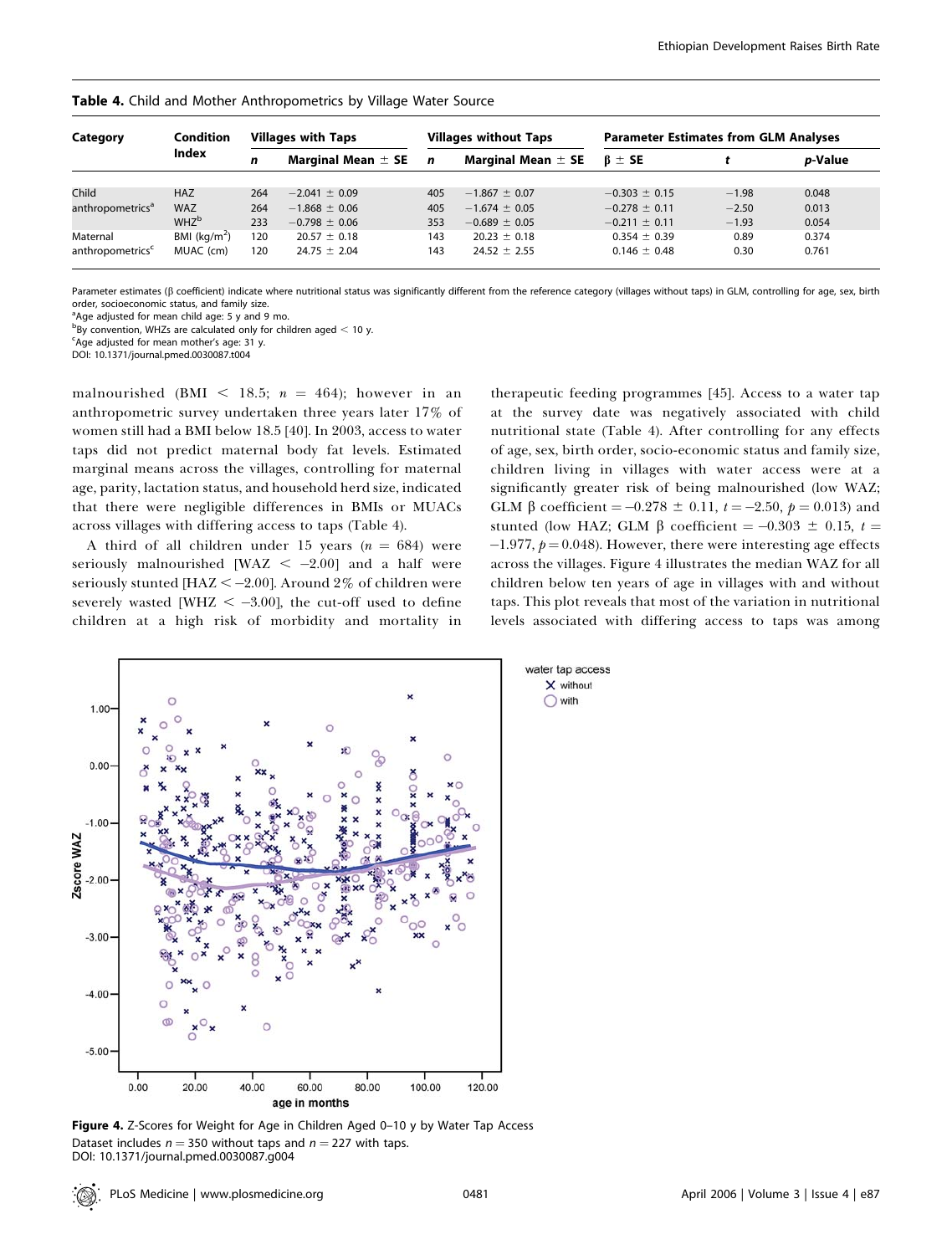| <b>Table 5.</b> Breastfeeding Practices and Health of Women by |  |  |  |
|----------------------------------------------------------------|--|--|--|
| Village Water Source                                           |  |  |  |

|                                      | <b>Villages with Taps</b> |                    |                       | <b>Villages without Taps</b> |                  |                       |  |
|--------------------------------------|---------------------------|--------------------|-----------------------|------------------------------|------------------|-----------------------|--|
|                                      | n                         | Median %           | Censored <sup>a</sup> | n                            | Median %         | Censored <sup>a</sup> |  |
|                                      |                           |                    |                       |                              |                  |                       |  |
| Breast feeding<br>duration           |                           | 1.123 36.48 mo 4.6 |                       |                              | 418 36.55 mo 6.6 |                       |  |
| Reported ill health<br>(2-wk recall) |                           | 735 27.70%         |                       | 829                          | 29.90%           |                       |  |
| Treated at clinic                    |                           | 225 30.6%          |                       | 307                          | 37%              |                       |  |
| Contraceptive<br>uptake              | 1,237                     | 2.30%              |                       | 323                          | 3.70%            |                       |  |

<sup>a</sup>Percent still breast feeding after 48 mo. DOI: 10.1371/journal.pmed.0030087.t005

children below the age of 5 y; children at older ages had similar weight (and height) across the villages. Since most taps were installed 3–6 y before the anthropometric survey (Table 1), this indicates that only children who had been born since water tap installation had lower levels of nutritional status.

There is no evidence to suggest that women had altered their breast feeding practices following tap installation, since no differences in median duration of breast feeding were observed between women in villages with and without taps in 2003 (Table 5). A health survey undertaken in the villages, in which women reported any ill health they had experienced over the two weeks preceding the interview and their healthseeking behaviours, indicated that there were no significant differences in reported ill health or contraceptive uptake across the villages, although women in villages with new taps did appear to visit a health clinic when ill (Table 5) [40].

#### **Discussion**

This study is the first, to our knowledge, to demonstrate a link between a specific technological intervention and an increase in birth rate and decrease in mortality at the village level. The increased birth rate is likely to be mediated by improvements in women's workloads, brought about by reducing energetic expenditure on water collection, since women's nutritional levels, breast feeding practices, and health do not vary (Table 5). Female health outcomes (nutritional status and morbidity levels) do not appear to be influenced by reduced workloads, lending support to the idea that women's surplus energy is diverted towards reproduction. Increased levels of child survival are likely to relate to improvements in the quality and quantity of water supply [47,48] and greater opportunities for direct maternal childcare. We propose that the energy saved by a new development technology is being diverted to enhance fertility and reduce mortality; however, since the underlying resources in the system are limited, this comes at the cost of an increase in childhood malnutrition.

Higher birth rates not counterbalanced by mortality are likely to be fuelling population growth in this rural population. Furthermore, larger family sizes may increase childhood malnutrition in a population already at carrying capacity [49,50]. There are two possible explanations for the increase in levels of malnutrition, which may relate to

improved levels of child survival in villages with access to taps: higher competition between siblings for limited resources, and/or relaxed selection against low birth-weight babies. In this case, the latter seems the most likely explanation: If siblings were competing with one another for household resources, then poor nutritional status should be recorded across children of all age groups; instead, higher levels of malnutrition are found only among children born into conditions of improved water supply (those below the age of 5). We propose that, due to enhancements in maternal energy budgets associated with the labour-saving development intervention, smaller, low birth-weight offspring are coming to full term and surviving critical periods of early childhood. Other studies examining the impact of health interventions in natural fertility populations have found no improvement in child growth patterns, possibly for similar reasons; for example, attempts to reduce diarrhoea prevalence did not improve child nutritional status in either rural Gambia or Bangladesh [51,52].

Whilst recent demographic literature has focused on issues relating to low fertility [53] or HIV/AIDS, the problems of rapid population growth have not disappeared for much of rural Africa [1]. Evidence based on country-level statistics suggests that during demographic transitions, countries undergoing mortality declines do experience an initial rise in birth rates prior to a long-term decline in fertility [54]. However, in most of these cases the reduction in mortality has arisen from endogenous, gradual economic developments [2]. Instances where mortality decline is brought about by external intervention in the absence of general economic improvement may not necessarily follow the same pattern. In Ethiopia, in the current climate of declining mortality and slow national economic growth [5], higher birth rates are not sustainable. A recent UN report highlighted the country's spiralling rural population growth, slow economic growth, and environmental degradation as the main factors fuelling Ethiopia's near perpetual humanitarian crises [6].

Further increases in the Oromo villages population may increase the competition for limited resources, placing increased pressure on existing community services and ultimately, fuelling the trend towards rural-urban migration. In recent years, the lack of land available for new cultivation or herding and poor economic opportunities have led to the subdivision of landholdings, and many new households are being offered resettlement outside the region. Many landless young men and women are likely to seek employment in the towns and cities; currently, up to 50% of the urban population are migrants from such rural villages [55].

Improvements brought about by the water development scheme have included increased leisure time for women and reduced childhood mortality. However, the findings of this study also highlight that development intended to improve human welfare that does not include a family planning component can actually undermine the long-term well-being of the target population [49,50]. Incremental reductions in women's workloads caused by technological advances may be exerting unexpected pressure on families in the developing world through the costs of higher fertility. Whilst it is possible that these stresses, over the longer term, will drive a desire for smaller family size, many rural populations such as this one remain without easy access to family planning services. This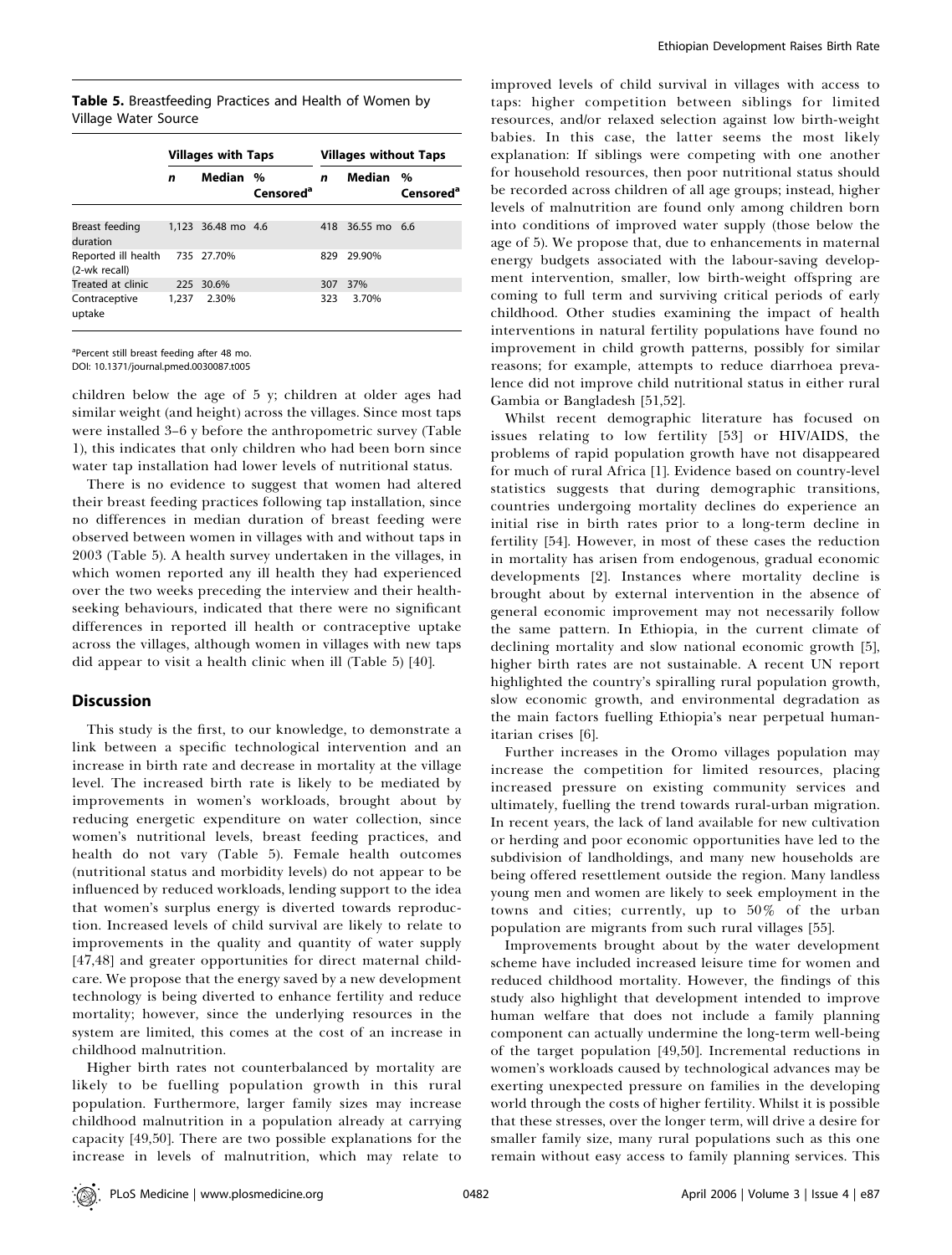study highlights the need for development programmes to be multisectoral, including components that promote and improve access to contraception.

#### Acknowledgments

We acknowledge with thanks the generous participation of the people of Hitosa and Dodota districts, Arsi zone, Oromiya Region, Ethiopia. With grateful thanks to Eshetu Gurmu and the Demographic Training and Research Centre, Addis Ababa University, and Regional Government of Oromiya for permission and assistance to undertake this research. Additional thanks to Clare Holden for helpful comments on this manuscript.

Author Contributions: MAG and RM designed the study. MAG analyzed the data. MAG enrolled patients. MAG and RM contributed to writing the paper.

#### References

- 1. Bongaarts J, Bulatao RAeditors (2002) Beyond six billion: Forecasting the world's population. Washington (DC): National Academy Press. 348 p.
- 2. Coale A, Watkins S (1986) The decline of fertility in Europe. Princeton (New Jersey): Princeton University Press. 484 p.
- 3. Cohen JE (2003) Human population: The next half century. Science 302: 1172–1175.
- 4. Central Statistics Agency,Macro ORC (2001Ethiopia demographic and health survey 2000. Addis Ababa (Ethiopia) and Calverton (Maryland): Central Statistical Authority and ORC Macro.
- 5. Degefe B, Nega B, Tadesse G (2001) Second annual report on the Ethiopian economy. Volume 2. Addis Ababa: The Ethiopian Economic Association. 450 p.
- 6. UN-OCHA (2004) Evaluation of the response to the 2002–03 emergency in Ethiopia. Addis Ababa: United Nations Steering Committee for the Evaluation of the Joint Government and Humanitarian Partners Response to the 2002–03 Emergency in Ethiopia. Available: http://www.ocha-eth.org/ Reports/downloadable/Thematics2004/Eval\_ReportOctober2004.pdf. Accessed 26 December 2005.
- Mason KO (1997) Explaining fertility transitions. Demography 34: 443-454.
- 8. Caldwell JC (2004) Demographic theory: A long view. Popul Dev Rev 30: 297–316.
- 9. Lindstrom DP, Berhanu B (1999) The impact of war, famine, and economic decline on marital fertility in Ethiopia. Demography 36: 247–261.
- 10. Cleland J, Wilson C (1987) Demand theories of the fertility transition—An iconoclastic view. Popul Stud 41: 5–30.
- 11. Tsui A, Ochoa LH (1992) Service proximity as a determinant of contraceptive behaviour: Evidence from cross-national studies of survey data. In: Phillips JF, editor. Family planning programmes and fertility. Oxford: Clarendon Press. pp. 222–258.
- 12. Luck M, Jarju E, Nell M, George M (2000) Mobilizing demand for contraception in rural Gambia. Stud Fam Plann 31: 325–335.
- 13. Bongaarts J, Bruce J (1995) The causes of unmet need for contraception and the social content of services. Stud Fam Plann 26: 57–75.
- 14. Casterline JB, Sinding SW (2000) Unmet need for family planning in developing countries and implications for population policy. Popul Dev Rev 26: 691–723.
- 15. Wood JW (1994) Dynamics of human reproduction: Biology, biometry and demography. New York: Aldine de Gruyter. pp. 80–519.
- 16. Potts M (1997) Sex and the birth rate: Human biology, demographic change, and access to fertility-regulation methods. Popul Dev Rev 23: 1–39.
- 17. Ross J, Stover J, Willard A (1999) Profiles for family planning and reproductive health programs: 116 countries. Glastonbury (Connecticut): The Futures Group International. 106 p.
- 18. Mace R (2000) Evolutionary ecology of human life history. Anim Behav 59: 1–10.
- 19. Low BS (1993) Ecological demography: A synthetic focus in evolutionary anthropology. Evol Anthropology 1: 177–187.
- 20. Stearns SC (1992) The evolution of life histories. Oxford: Oxford University Press. 264 p.
- 21. Roff D (1992) The evolution of life histories: Theory and analysis. New York: Chapman Hall. 535 p.
- 22. Ellison PT (2001) On fertile ground: A natural history of reproduction. Cambridge (Massachusetts): Harvard University Press. 348 p.
- 23. Jasienska G (2003) Energy metabolism and the evolution of reproductive suppression in the human female. Acta Biotheor 51: 1–18.
- 24. Eveleth P, Tanner J (1990) Worldwide variation in human growth. New York: Cambridge University Press. 409 p.
- 25. Bentley GR, Aunger R, Harrigan AM, Jenike M, Bailey RC, et al. (1999) Women's strategies to alleviate nutritional stress in a rural African society. Soc Sci Med 48: 149–162.
- 26. Strassman BI, Warner JH (1998) Predictors of fecundability and conception waits among the Dogon of Mali. Am J Phys Anthropol 105: 167–184.
- 27. Ellison PT, Peacock NR, Lager C (1989) Ecology and ovarian function among Lese women of the Ituri forest. Am J Phys Anthropol 78: 519–526.
- 28. Bailey RC, Jenike MR, Ellison PT, Bentley GR, Harrigan AM, et al. (1992) The ecology of birth seasonality among agriculturalists in Central Africa. J Biosoc Sci 24: 393–412.
- 29. Panter-Brick C (1996) Proximate determinants of birth seasonality and conception failure in Nepal. Popul Stud 50: 203–220.
- 30. Hobcraft J, McDonald J, Rutstein S (1983) Child-spacing effects in infant and early child mortality. Popul Index 49: 585–618.
- 31. Alam M (1995) Birth-spacing and infant and early childhood mortality in a high fertility area of Bangladesh—Age dependant and interactive effects. J Biosoc Sci 27: 393–404.
- 32. Bohler E, Bergstrom S (1995) Subsequent pregnancy affects morbidity of previous child. J Biosoc Sci 27: 431–442.
- 33. Larsen U (1997) Fertility in Tanzania: Do contraception and sub-fertility matter? Popul Stud 51: 213–220.
- 34. Jasienska G, Ellison P (1998) Physical work causes suppression of ovarian function in women. Proc R Soc London Ser B Biol Sci 265: 1847–1851.
- 35. Gibson MA, Mace R (2002) Labor-saving technology and fertility increase in rural Africa. Curr Anthropol 43: 631–637.
- 36. Huttly S, Victora C, Barros F, Vaughan J (1992) Birth spacing and child health in urban Brazilian children. Pediatrics 89: 1049–1054.
- 37. Pebley AR, Hermalin AI, Knodel J (1991) Birth spacing and infant mortality: Evidence for 18th and 19th century German villages. J Biosoc Sci 23: 445–459.
- 38. LeGrand TK, Phillips JF (1996) The effect of fertility reductions on infant and child mortality: Evidence from matlab in rural Bangladesh. Popul Stud 50: 51–68.
- 39. Belay N (1999) Arsi and Bale zones of Oromiya: Increasing vulnerability to food shortages: Report of a rapid exploratory assessment. Addis Ababa: United Nations Development Programme—Emergencies Unit for Ethiopia (UNDP-EUE). pp. 1–7.
- 40. Gibson MA (2002) Development and demographic change: The reproductive ecology of a rural Ethiopian Oromo population [dissertation]. London: University of London. 151 p.
- 41. Lohman TG, Roche AF, Martorell R (1988) Anthropometric standardization reference manual. Champaign (Illinois): Human Kinetic Books. 184 p.
- 42. Yamaguchi K (1991) Event history analysis. Thousand Oaks (California): Sage Publications. 196 p.
- 43. Allison P (1984) Event history analysis: Regression for longitudinal event data. London: Sage Publications. 88 p.
- 44. Hobcraft JN, McDonald JW, Rutstein SO (1985) Demographic determinants of infant and early childhood mortality: A comparative analysis. Popul Stud 39: 363–385.
- 45. WHO (1995) Physical status: The use and interpretation of anthropometry. Geneva: World Health Organisation. 452 p.
- 46. WHO (1983) Measuring change in nutritional status: Guidelines for assessing the nutritional impact on supplementary feeding programmes for vulnerable groups. Geneva: World Health Organization. 101 p.
- 47. Esrey SA, Habicht JP (1986) Epidemiologic evidence for health benefits from improved water and sanitation in developing-countries. Epidemiol Rev 8: 117–128.
- 48. Esrey SA, Potash JB, Roberts L, Shiff C (1991) Effects of improved watersupply and sanitation on ascariasis, diarrhea, dracunculiasis, hookworm infection, schistosomiasis, and trachoma. Bull World Health Organ 69: 609– 621.
- 49. Weaver LT, Beckerleg S (1993) Is health a sustainable state—A village study in the Gambia. Lancet 341: 1327–1330.
- 50. King M (1993) Demographic entrapment. Trans R Soc Trop Med Hyg 87: 23–28.
- 51. Briend A, Hasan KZ, Aziz KMA, Hoque BA (1989) Are diarrhea control programs likely to reduce childhood malnutrition—Observations from rural Bangladesh. Lancet 2: 319–322.
- 52. Poskitt EME, Cole TJ, Whitehead RG, Weaver LT (1999) Less diarrhoea but no change in growth: 15 years' data from three Gambian villages. Arch Dis Child 80: 115–120.
- 53. Demeny P (2003) Population policy dilemmas in Europe at the dawn of the twenty-first century. Popul Dev Rev 29: 1–28.
- 54. Dyson T, Murphy M (1985) The Onset of Fertility Transition. Popul Dev Rev 11: 399–440.
- 55. Central Statistical Authority (1998) The 1994 population and housing census of Ethiopia. Addis Ababa: Central Statistical Authority. 211 p.